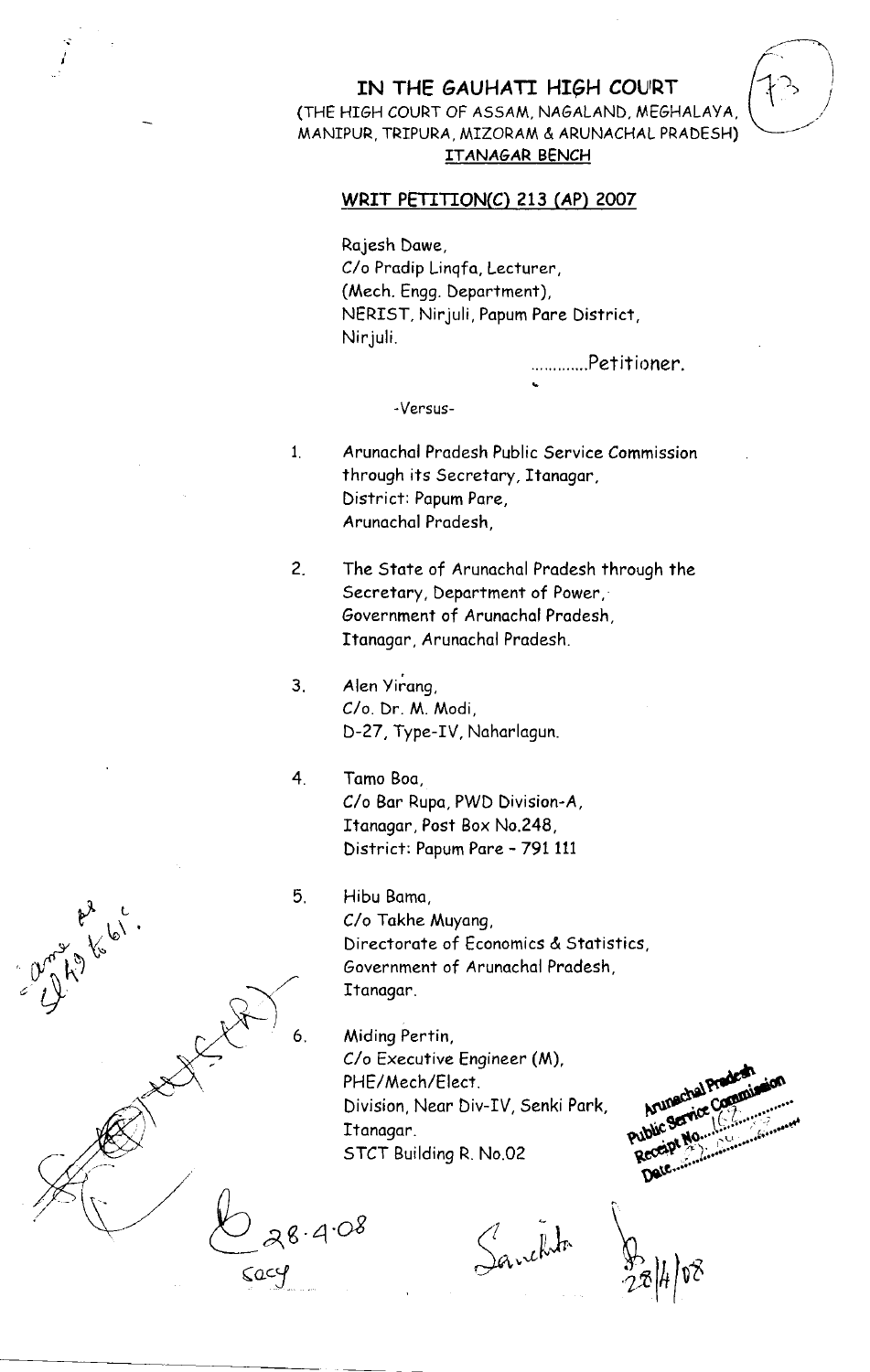case. However, it may also be noted that by order dated 23.8.2006, notice wos issued ond vide order doted 21.3.2007 possed in Lowozimo proceedings it wos recorded thot the a/D cord in respect of Respondent No.7 has been received back after due service and it was further ordered that the service of notice upon Respondent Nos. 3 to 6 be accepted os sufficient in view of Order V Rule 9(5) of C.P.C. By order doted 26.11.2007, it wos ordered thot rule be issued ond the motter be fixed for heoring. The oction chollenged in this application can otherwise be scrutinized as may be further explained by the official respondents and for that purpose, respective response has been filed on beholf of the Respondent No.l os well os Respondent No.2.

3

2. For the purpose of considering the application, it may also be considered necessary to first moke reference to certoin focts os disclosed from the pleodings exchonged. By odvertisement doted 15 10.2005 issued by Respondent No.1, the opplicotions were invited for filling up of 06 (six) posts of Assistont Engineer (Electricol) with further informotion to the extent thot the ratio of distribution of posts as per Stream wise shall be 03 (three) posts against Electrical stream, 02(two) posts ogoinst Mechonicol streom ond 01 (one) post against Electronic/Telecommunication/Computer Engineering. In the said advertisement specific mention hos olso been made to the subject popers os regord the category under Mechanical Engineering stream and also the category under Electronic/ Telecommunication/ Computer Engineering. The said advertisement dated

نبية

Y,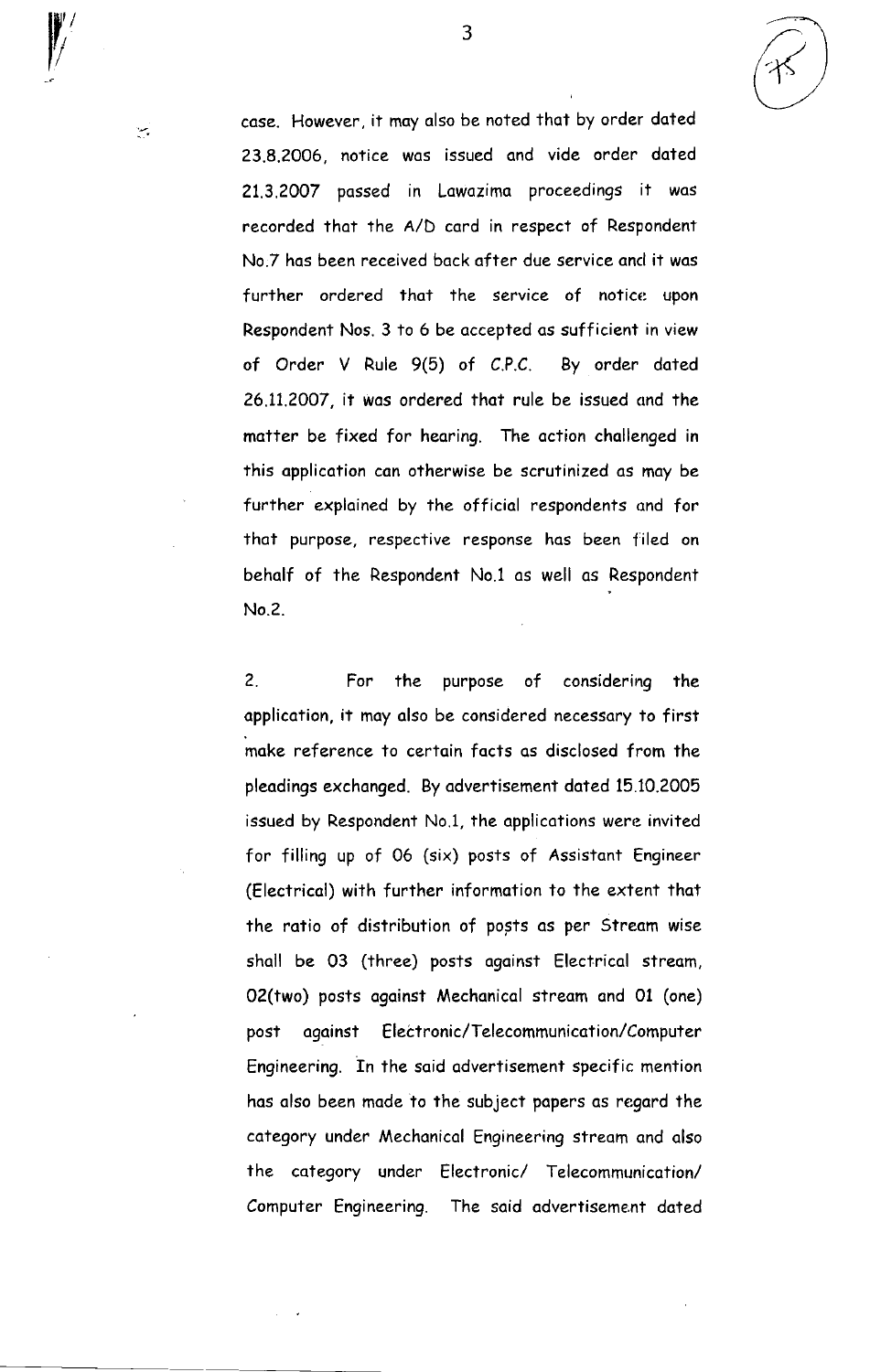4. During the course of heoring, lAr. P.K.Tiwori, leorned counsel for the petitioner has mode a reference to the specific provision of the Arunachal Pradesh Power Engineering Service Rules, 1993, hereinofter referred to os "fhe Rules" ond in porticulor Rules 6, 11 ond 12 ond Schedule I of the Rules and has contended that it is clearly contemploted under the Rules thot there is Branch/Stream wise posts in the recruitment and such position had been correctly reflected in the advertisement dated 15.10.2005. Making reference to the foctuol position, os evident from the mork-sheets issued by the Commission, the leorned counsel points out that the writ petitioner had been placed at serial No.2 in order of merit omongst the condidotes belonging to the Mechonicol Engineering Streom os per Selection Test conducted in terms of advertisement dated 15,10,2005. He olso submits that in view of the cleor stotutory provision and also the representation of the authorities made to the extent that the 02(two) vacant posts be filled-up under Mechanical Engineering Stream as notified vide advertisement doted 15.10.2005, the respondents could not have altered their position and Respondent No.1 had also acted illegally in not making recommendotion ogoinsf the second post under the Mechanical Engineering Stream. He also contends that the odverfisement doted 15 10.2005 is in conformity with the Rules and as such the action of the Respondent No.1 in not making the recommendation against the second post under Mechanical Stream is not only contrary to the Rules and but also contrary to the Public Advertisement doted 15.10.2005. The counsel therefore submits thot on due considerotion of the different ospects of the

 $\left(\begin{matrix} \mathcal{F} \ \mathcal{F} \end{matrix}\right)$ 

 $\int_{0}^{t}$ I i

 $\vert \vert_t$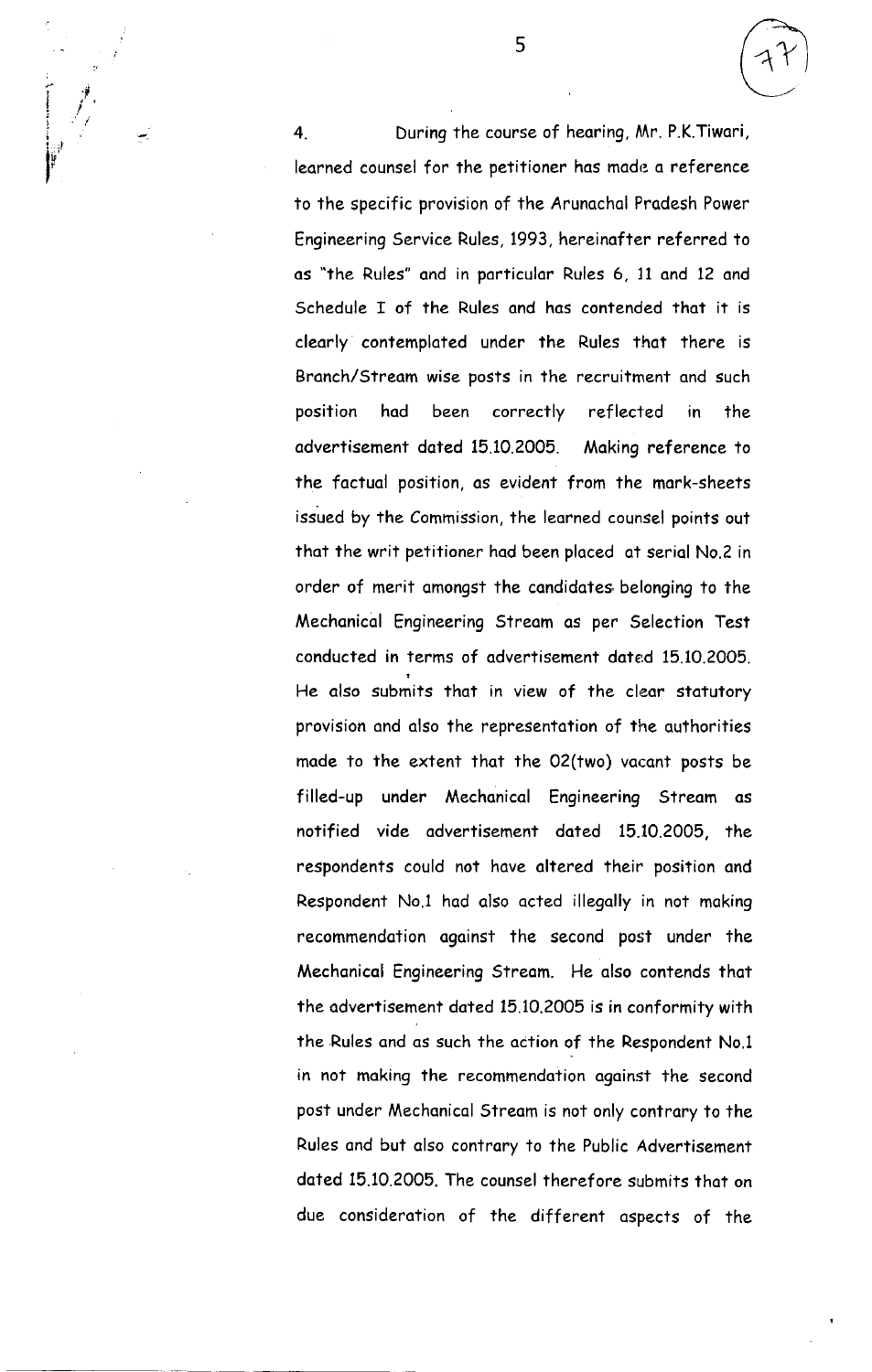decision of a Division Bench of this Court rendered in the Case of Mukul Saikia & Ors. Vs. State of Assam & Ors, as reported in 2007(1) GLT 96.

6. Mrs. M. Libang, learned Govt. Advocate, referring to what is already stated in the affidavit of the Respondent No.Z, submits thot on the bosis of the recommendotion mode by fhe Commission, the 06(six) candidates so recommended by the Commission have since been appointed to the post of Assistant Engineer (Electricol).

7. On perusal of the pleadings so exchanged and also upon hearing the learned counsel for the parties, it is seen thot it is not disputed thot the recruitment to the posts of Assistant Engineer (Electrical) is governed by the Rules as referred to above. As may be understood from the response of the Commission that advertisement dated 15.10.2005 was issued on further consideration of the informotion sent to the Commission by the Stote Government vide letter doted 01.10.2005. Except whot is mentioned.in letter doted 31.5.2005 os to convey thot there is no Branch/Stream wise post, no explanation is even mode in the response of Respondent No.2 thot letter dated 01.10.2005 was wrongly issued and that the advertisement dated 15.10.2005 was wrongly made. In fact, no steps had been taken for issuing any corrigendum to the odvertisement doted 15.10.2005. Except the contention mode thot there is no Bronch/Streom wise posts of Assistont Engineer (Electricol), no further contentions have also been made by the Respondent No.1 or Respondent No.2 that advertisement dated 15.10.2005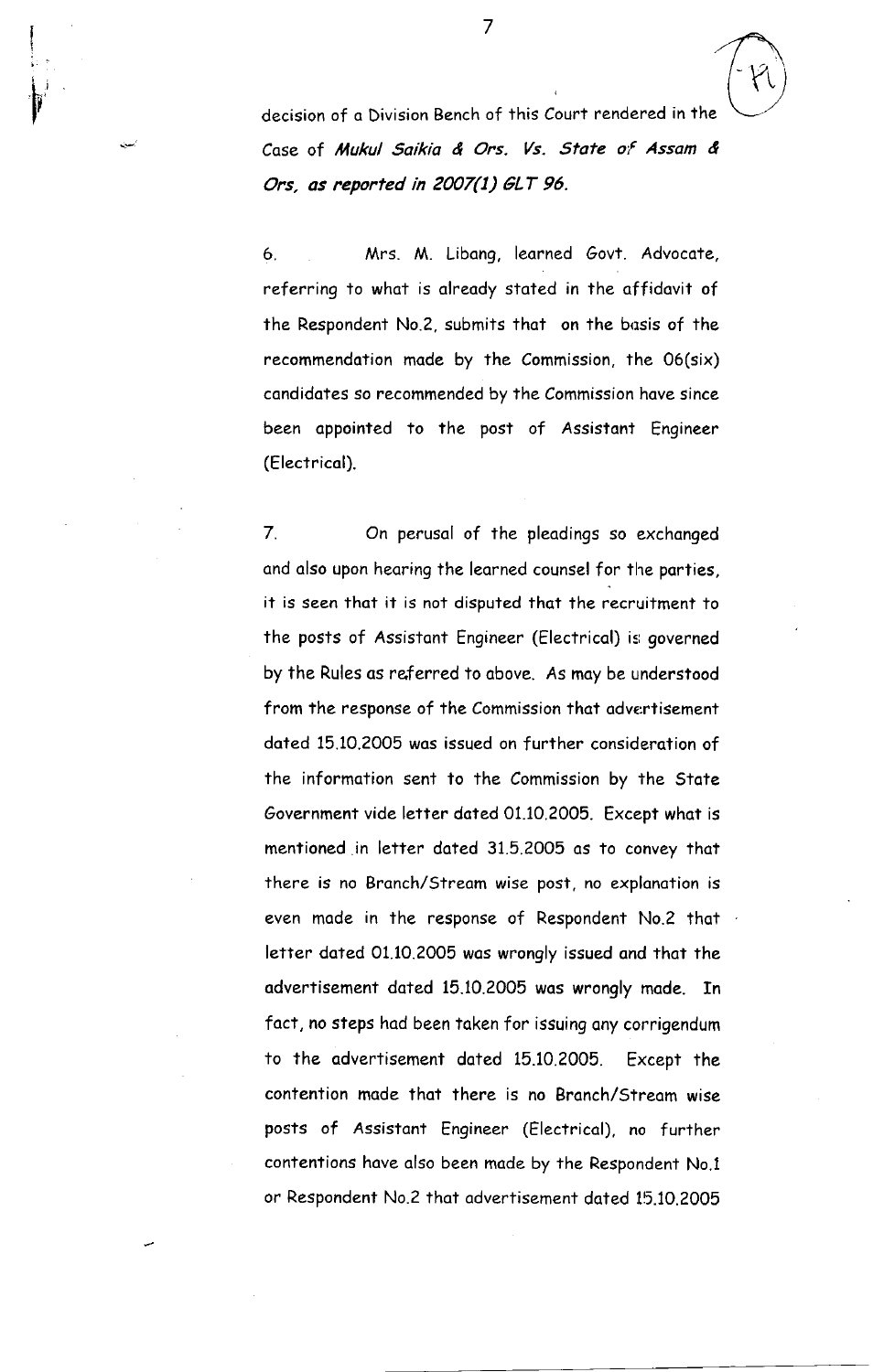(Electricol) in terms of the Rules, it is not considered necessary to make further enquiry for the purpose of considering this opplicotion. ft is not disputed thot the qualification so prescribed for the recruitment to the posts of Assistont Engineer (Electricol) is olso from Mechonicol Engineering Streom. Even without requiring to test the oction of the respondent authorities by strict construction of the Rules, os sought to be projected by the learned counsel for the petitioner, it is certoinly permissible for the Stote Governrnent to specify the porticulon number of posts of Assistont Engineer (Electricol) that moy be required to be filled-up from the different Engineering Streams in accordance with the Rules os specified in odvertisement doted 15.10.2005. It is not the case of the respondents that the said odvertisement dated 15.10.2005 is otherwise controry to the provision of the Rules. The said advertisement dated 15.10.2005 is shown to be in continuotion of eorlier odvertisement doted ?5.8.2005 ond the distribution of posts so mentioned in the odvertisement doted 15.10.2005 come to be mode on the bosis of specific communication dated 01.10.2005. The said advertisement doted 15.10.2005 must in ony cose be understood os making a clear representation to the intending candidates. Therefore, unless the advertisement dated 15.10.2005 is shown to be contrary to the Rules, a view moy be token thot subseguent communicotion doted 31.5.2006 cannot provide a legal basis for overlooking what has been already specified in the advertisement dated 15.10.2005 as regard the distribution of posts sought to be filled up stream wise. A further view may also be taken that the very argument that there are no

9

I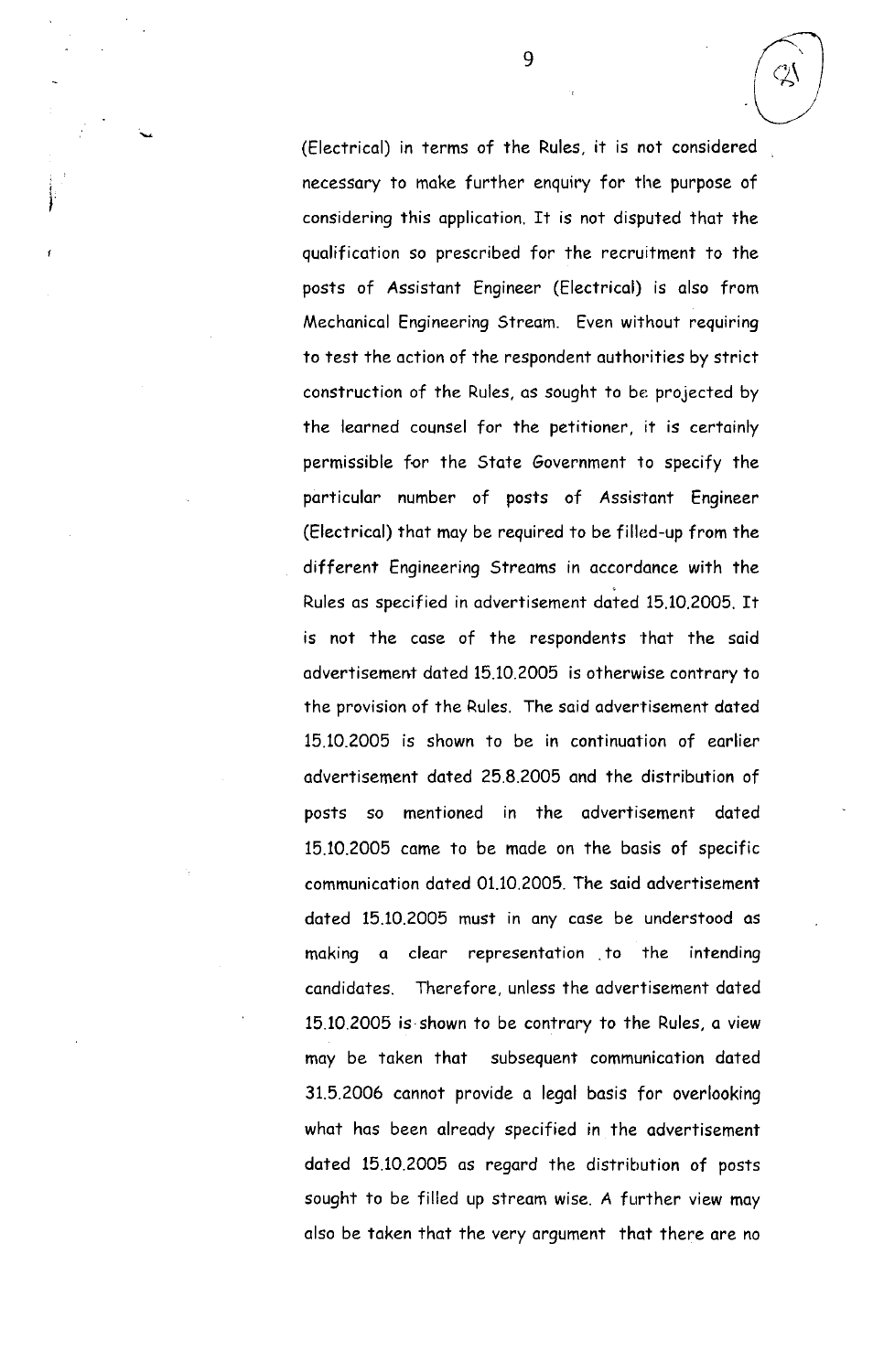discussed, the action of the Commission in not making recommendotion in terms of odvertise:ment doted 15.10.2005 is liable to be interfered with and conseguently to order fhot the recommendotion so mode by the notification dated 19.7.2006 with respect to the second post of Assistont Engineer (Electricol) os to be filled up by a candidate from the Stream other than the Mechanical Stream is liable to be ordered to be quashed.

Consequently having regard to the standing of the petitioner and the legal duty that is cast on Respondent No.1 in the present case, it is also tenable to take a view that a writ of mandamus is liable to be issued to the respondent No.1 to take such further steps as moking further recommendotion in terms of odvertisement doted 15.10.2005.

10. In the response of Respondent No.2, it is stoted thot oll the 06(six) condidotes so recommended by the Commission vide notificotion doted 19.7.2006 hove been appointed to the post of Assistant Engineer (Electrical). In this view of the matter, as also submitted by the learned Standing Counsel for the Commission as to the legal position of requiring the Commission to only make recommendation for the vacancies so advertised, further discussion may also be made. For the reasons already stated above, notification dated 19.7.2006 is liable to be interfered with to the extent that the recommendotion so mode in fovour of the condidote for the second post of Assistont Engineer (Electricol), required to be filled up from the Mechonicol Streom os per advertisement doted 15.10.2005, is lioble to be

I  $\ddot{\phantom{a}}$ 

i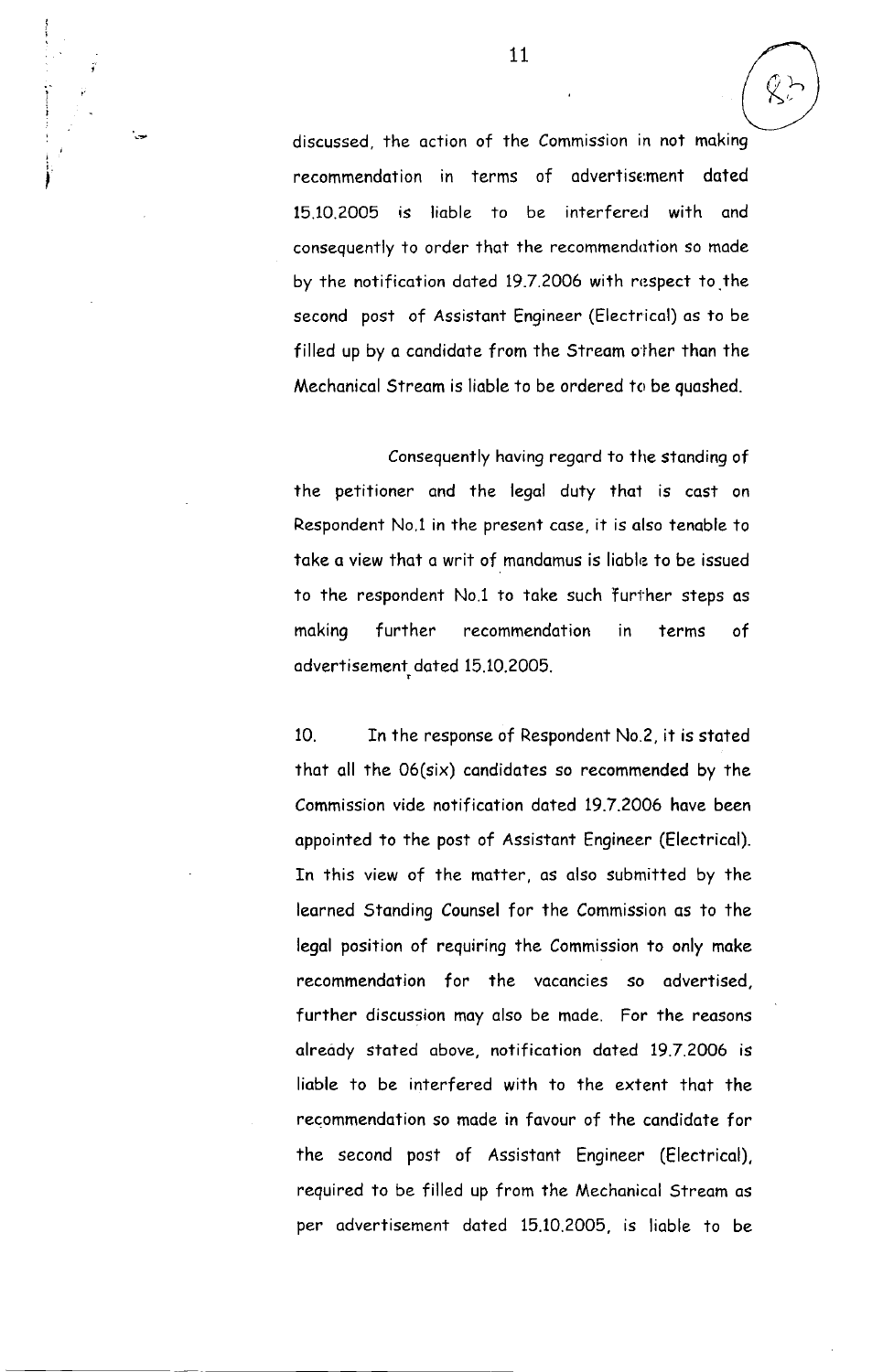tr 72

## GOVERNMENT OF ARUNACHAL PRADESH DEPARTMENT OF POWER ITANAGAR.

|       | No. PWRS/E-93/95-96/Vol.III<br>453                                                                                                                               | Dated Itanagar the | $11$ th June 2008. |
|-------|------------------------------------------------------------------------------------------------------------------------------------------------------------------|--------------------|--------------------|
| To    |                                                                                                                                                                  |                    |                    |
|       | The Secretary,<br>Public Service Commission,<br>Govt. of Arunachal Pradesh<br>Itanagar.                                                                          |                    |                    |
| Sub:  | Withdrawal of one Post of Assistant Engineer(Elect.)                                                                                                             |                    |                    |
| Ref:- | 1. Your letter No. PSC-R/11/2006 dated 24-04-2008 and No. PSC-R/24/2007<br>dated 03-06-2008<br>2. Our letter No. PWRS/E-93/95-96/ Vol.III/4444 dated 17-04-2008. |                    |                    |
| Sir,  |                                                                                                                                                                  |                    |                    |

This department, in view of reasons indicated in our letter, hereby withdraws 1(one) post of Assistant Engineer (Elect.) against Direct Recruitment quota.

You are requested to complete the formalities as stipulated in para 11 of the order of the High Court dated 12-03-2008. There is no likelihood of increase in the number of vacancies, as on toda

Yours faithfull  $\begin{bmatrix} \mathcal{PS} \ \mathcal{R}(\mathbf{AN}) \end{bmatrix}$ (K.P. BALACHA)

Under Secretary (Power) Govt. of Arunachal Pradesh Itanagar.

 $H$ ued  $\mathcal{A}$ .

7 6e.  $\frac{1}{\pi}$  [6  $\frac{1}{\pi}$ q-

 $\gamma_{\rm b}$  $\mathcal{A}$ 

 $\mathfrak{h} \cdot \mathfrak{b}$  $0<sup>3</sup>$ 

l'Q'oB